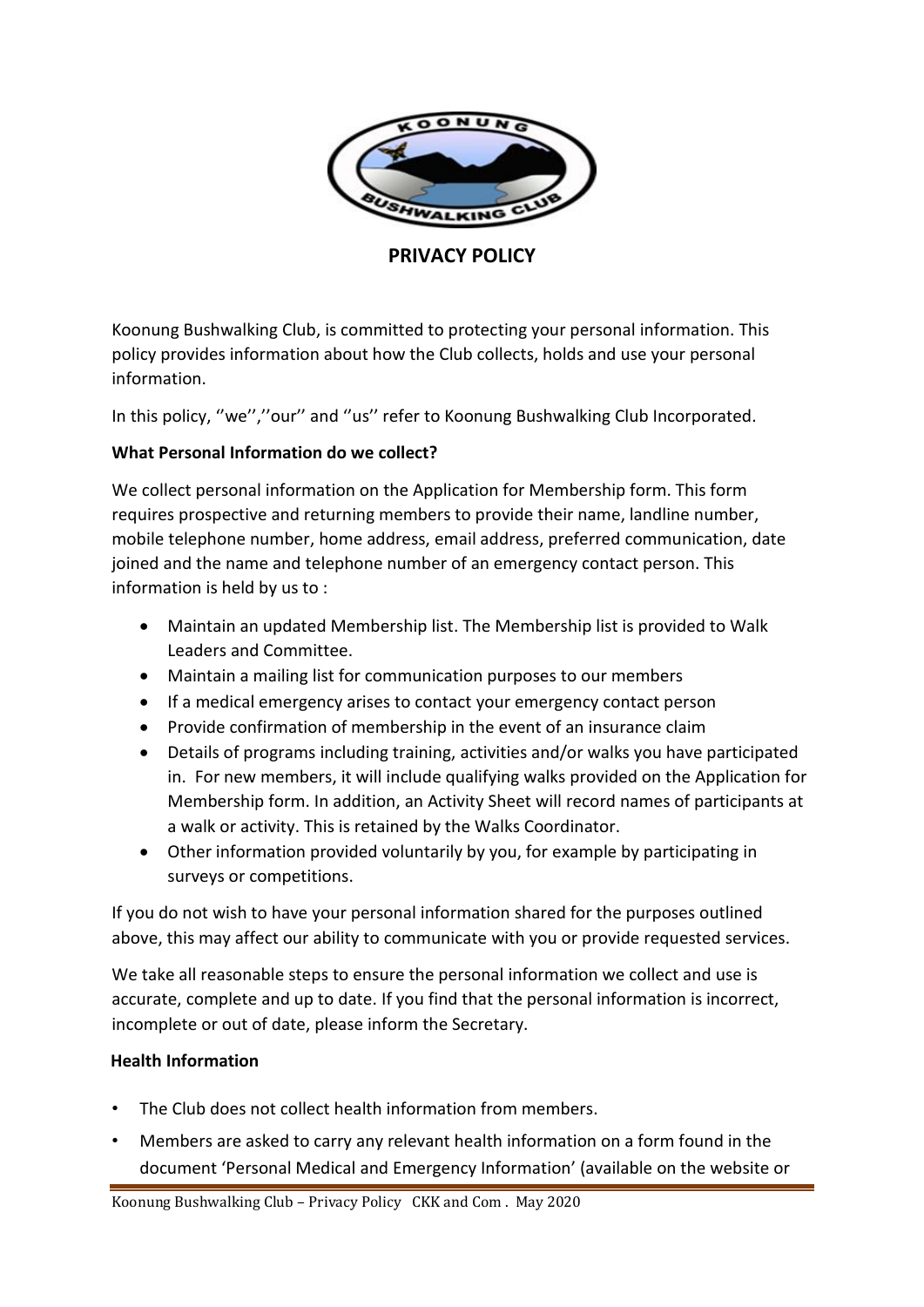from the Club Secretary), placed in a small container (also available from the Club Secretary) and carried outside the member's pack, either in a pocket or attached to a clip. This information will only be accessed by the Walk Leader in case of emergency.

- If a walk leader does need to open a member's pack to obtain information, the leader should ensure that another club member is present.
- It is recommended that any member with a health concern should have a private word with the Walk Leader prior to setting out on the activity. The Walk Leader will keep this discussion confidential.

## **Electronic Communication and Photographs**

- To enable communication between members, the Club provides an abridged membership list with names, telephone and mobile numbers and email address. This is available on request from the Secretary.
- The use of the BCC (blind carbon copy) email address format must be used in all electronic communications to the entire club.
- The Club publishes photographs of members attending Club activities in the monthly newsletter, *Walk Talk*.
- Some photographs are added to the Club website or Facebook to illustrate Club activities, and may also be used to promote the club in local newspaper articles.
- No identifiable photograph of any member will be used in any format, if that member has requested their image not be used. The Annual Membership Renewal form provides Members with the opportunity to make this request. In addition, Walk Leaders will give members and visitors an opportunity to make such a request at the beginning of each Club activity.
- The Club will endeavour to ensure that no compromising photograph of any member will be published in any format.

## **How do we collect your Personal Information?**

We collect personal information from members by:

 Directly from you, by phone, email, in an application form, risk waiver forms, when you purchase tickets to an event; and

#### **How do we use your Personal Information?**

- Run, administer programs, activities and other events.
- To dispatch an ambulance in an emergency.